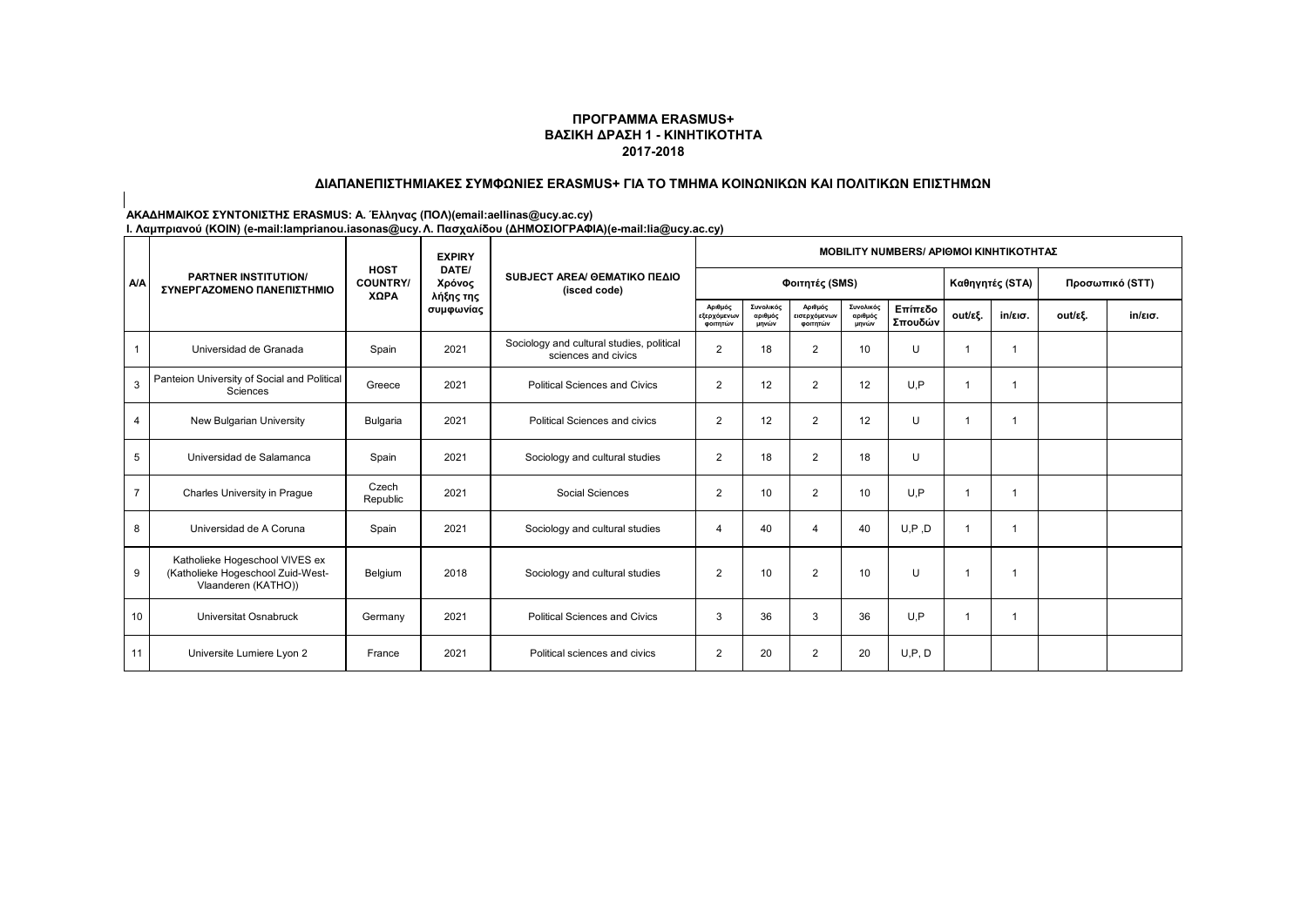# **ΔΙΑΠΑΝΕΠΙΣΤΗΜΙΑΚΕΣ ΣΥΜΦΩΝΙΕΣ ERASMUS+ ΓΙΑ ΤΟ ΤΜΗΜΑ ΚΟΙΝΩΝΙΚΩΝ ΚΑΙ ΠΟΛΙΤΙΚΩΝ ΕΠΙΣΤΗΜΩΝ**

**ΑΚΑΔΗΜΑΙΚΟΣ ΣΥΝΤΟΝΙΣΤΗΣ ERASMUS: Α. Έλληνας (ΠΟΛ)(email:aellinas@ucy.ac.cy)**

|            |                                                                              |                                        | <b>EXPIRY</b>                |                                                                                | <b>MOBILITY NUMBERS/ APIOMOI KINHTIKOTHTAZ</b> |                               |                                    |                               |                    |                |                   |                 |                   |  |  |
|------------|------------------------------------------------------------------------------|----------------------------------------|------------------------------|--------------------------------------------------------------------------------|------------------------------------------------|-------------------------------|------------------------------------|-------------------------------|--------------------|----------------|-------------------|-----------------|-------------------|--|--|
| <b>A/A</b> | <b>PARTNER INSTITUTION/</b><br>ΣΥΝΕΡΓΑΖΟΜΕΝΟ ΠΑΝΕΠΙΣΤΗΜΙΟ                    | <b>HOST</b><br><b>COUNTRY/</b><br>ΧΩΡΑ | DATE/<br>Χρόνος<br>λήξης της | SUBJECT AREA/ GEMATIKO ΠΕΔΙΟ<br>(isced code)                                   |                                                |                               | Φοιτητές (SMS)                     |                               |                    |                | Καθηγητές (STA)   | Προσωπικό (STT) |                   |  |  |
|            |                                                                              |                                        | συμφωνίας                    |                                                                                | Αριθμός<br><b>εξερχόμενω</b> ν<br>φοιτητών     | Συνολικός<br>αριθμός<br>μηνών | Αριθμός<br>ισερχόμενων<br>φοιτητών | Συνολικός<br>αριθμός<br>μηνών | Επίπεδο<br>Σπουδών | out/εξ.        | $in/\epsilon$ ισ. | out/εξ.         | $in/\epsilon$ ισ. |  |  |
| 12         | Uniwersytet Warminsko-Mazurski W                                             |                                        | 2021                         | Political Sciences and civics / Sociology and                                  | $\overline{4}$                                 | 20                            | 4                                  |                               | U.P                | $\overline{1}$ |                   |                 |                   |  |  |
| 13         | Olsztynie                                                                    | Poland                                 |                              | cultural studies                                                               |                                                |                               |                                    | 20                            |                    |                | $\overline{1}$    |                 |                   |  |  |
| 14         | University of Macedonia Economics &<br>Social Sciences                       | Greece                                 | 2021                         | <b>Political Sciences and Civics</b>                                           | $\overline{2}$                                 | 12                            | $\overline{2}$                     | 12                            | U.P                | -1             | 1                 |                 |                   |  |  |
| 15         | Constantine The Philosopher University in<br>Nitra                           | Slovak<br>Republic                     | 2021                         | <b>Political Sciences and Civics</b>                                           | 3                                              | 12                            | 3                                  | 12                            | U                  | $\overline{1}$ | $\mathbf{1}$      |                 |                   |  |  |
| 16         | University of Rostock                                                        | Germany                                | 2021                         | Sociology and cultural studies                                                 | $\overline{4}$                                 | 28                            | $\overline{2}$                     | 18                            | U.P.D              | $\overline{1}$ | $\mathbf{1}$      |                 |                   |  |  |
| 17         | AGH University of Science and<br>Technology (Akademia Gorniczo-<br>Hutnicza) | Poland                                 | 2021                         | Sociology and Cultural Studies                                                 | 1 or 2                                         | 10                            | 1 or 2                             | 10                            | U                  | $\overline{1}$ | $\mathbf{1}$      |                 |                   |  |  |
| 18         | University of Bologna                                                        | Italy                                  | 2021                         | Political sciences and civics                                                  | 3                                              | 18                            | 3                                  | 18                            | U.P                | $\overline{1}$ | $\mathbf{1}$      |                 |                   |  |  |
| 19         | Adam Mickiewicz University of Poznan                                         | Poland                                 | 2021                         | Sociology and Cultural Studies                                                 | $\overline{2}$                                 | 10                            | $\overline{2}$                     | 10                            | U                  | $\overline{1}$ | $\mathbf{1}$      |                 |                   |  |  |
| 20         | Metropolitan University Prague                                               | Czech<br>Republic                      | 2021                         | Social and behavioural sciences<br>(International Relations, European Studies) | $\overline{2}$                                 | 12                            | $\overline{2}$                     | 12                            | U.P.D              | $\overline{1}$ | $\mathbf{1}$      |                 |                   |  |  |
| 21         | Johann Wolfgang Goethe- Universitat -<br>Frankfurt am Main                   | Germany                                | 2021                         | Sociology and cultural studies                                                 | $\overline{2}$                                 | 18                            | $\overline{2}$                     | 18                            | U.P                | $\overline{1}$ | 1                 |                 |                   |  |  |
| 22         | University of Peloponnese                                                    | Greece                                 | 2021                         | Political Sciences and civics / Sociology and<br>cultural studies              | $\overline{2}$                                 | 12                            | $\overline{2}$                     | 12                            | U                  | $\overline{1}$ | $\mathbf{1}$      |                 |                   |  |  |
| 23         | Universidad Complutense de Madrid                                            | Spain                                  | 2021                         | Social and behavioural Sciences                                                | $\mathbf{1}$                                   | 10                            | 1                                  | 10                            | U, P               | $\overline{1}$ | $\mathbf{1}$      |                 |                   |  |  |
| 24         | University of Crete                                                          | Greece                                 | 2021                         | <b>Political Sciences and Civics</b>                                           | -1                                             | 10                            | -1                                 | 10                            | U.P.D              | -1             | $\mathbf{1}$      |                 |                   |  |  |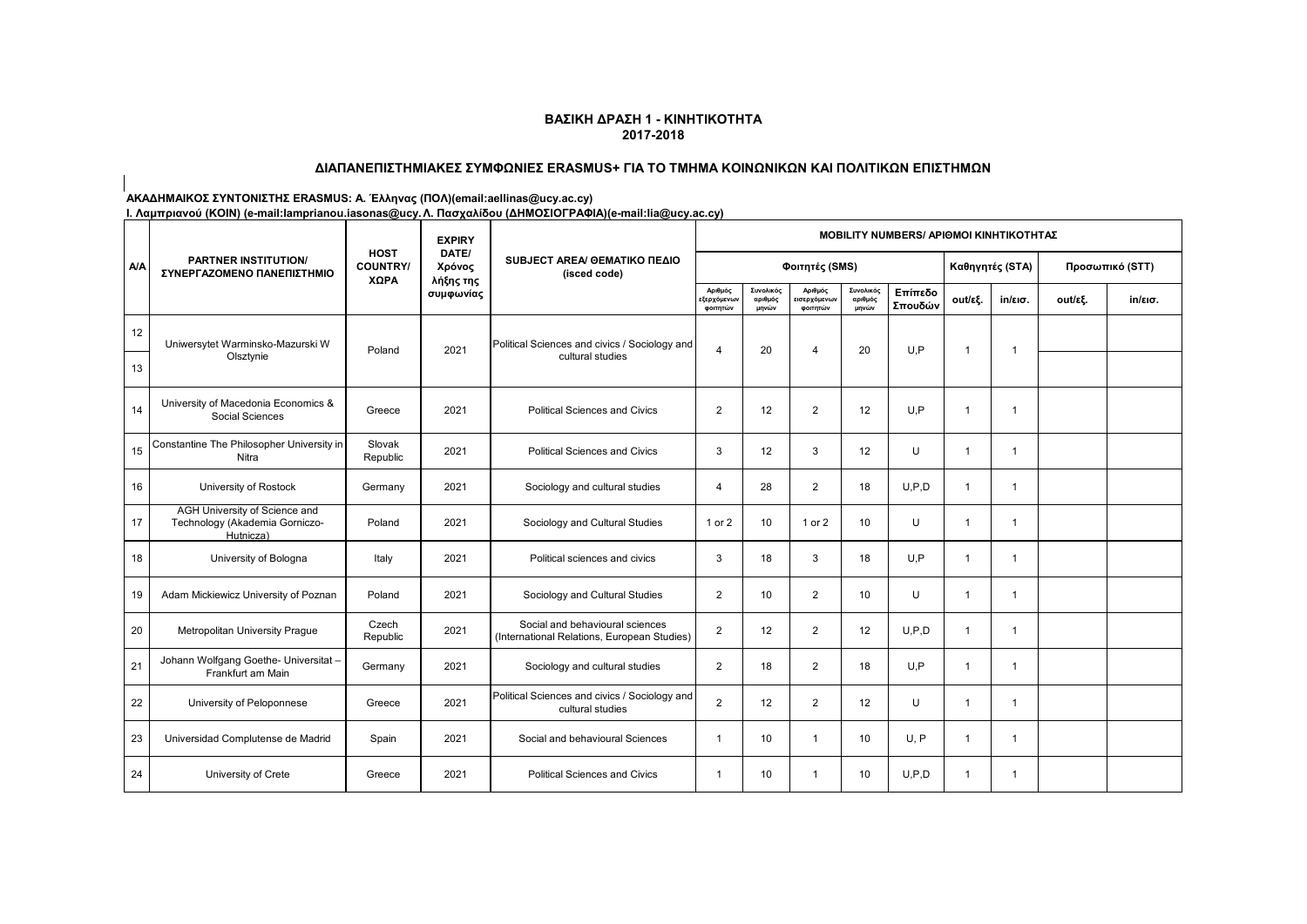# **ΔΙΑΠΑΝΕΠΙΣΤΗΜΙΑΚΕΣ ΣΥΜΦΩΝΙΕΣ ERASMUS+ ΓΙΑ ΤΟ ΤΜΗΜΑ ΚΟΙΝΩΝΙΚΩΝ ΚΑΙ ΠΟΛΙΤΙΚΩΝ ΕΠΙΣΤΗΜΩΝ**

**ΑΚΑΔΗΜΑΙΚΟΣ ΣΥΝΤΟΝΙΣΤΗΣ ERASMUS: Α. Έλληνας (ΠΟΛ)(email:aellinas@ucy.ac.cy)**

|            |                                                           |                                        | <b>EXPIRY</b>                |                                                                  | <b>MOBILITY NUMBERS/ APIOMOI ΚΙΝΗΤΙΚΟΤΗΤΑΣ</b>   |                               |                                     |                               |                    |                 |                 |         |                   |  |
|------------|-----------------------------------------------------------|----------------------------------------|------------------------------|------------------------------------------------------------------|--------------------------------------------------|-------------------------------|-------------------------------------|-------------------------------|--------------------|-----------------|-----------------|---------|-------------------|--|
| <b>A/A</b> | <b>PARTNER INSTITUTION/</b><br>ΣΥΝΕΡΓΑΖΟΜΕΝΟ ΠΑΝΕΠΙΣΤΗΜΙΟ | <b>HOST</b><br><b>COUNTRY/</b><br>ΧΩΡΑ | DATE/<br>Χρόνος<br>λήξης της | SUBJECT AREA/ GEMATIKO ΠΕΔΙΟ<br>(isced code)                     |                                                  |                               | Φοιτητές (SMS)                      |                               |                    | Καθηγητές (STA) | Προσωπικό (STT) |         |                   |  |
|            |                                                           |                                        | συμφωνίας                    |                                                                  | Αριθμός<br>:ξερχόμενω <mark>ι</mark><br>φοιτητών | Συνολικός<br>αριθμός<br>μηνών | Αριθμός<br>ιισερχόμενων<br>φοιτητών | Συνολικός<br>αριθμός<br>μηνών | Επίπεδο<br>Σπουδών | out/εξ.         | in/εισ.         | out/εξ. | $in/\epsilon$ ισ. |  |
| 25         | University of Crete                                       | Greece                                 | 2021                         | Sociology and cultural studies                                   | -1                                               | 10                            | -1                                  | 10                            | U.P.D              | $\overline{1}$  | $\mathbf{1}$    |         |                   |  |
| 26         | Corvinus, University of Budapest                          | Hungary                                | 2021                         | Political Sciences and civics/<br>Sociology and cultural studies | $\overline{2}$                                   | 10                            | $\overline{2}$                      | 12                            | U, P               | $\mathbf{1}$    | $\mathbf{1}$    |         |                   |  |
| 27         | Jagiellonian University Krakow                            | Poland                                 | 2021                         | Sociology and Cultural studies (social<br>sciences)              | 3                                                | 30                            | 3                                   | 30                            | U.P.D              | -1              | 1               |         |                   |  |
| 28         | Universitat Autonoma de Barcelona                         | Spain                                  | 2021                         | <b>Political Sciences</b><br>Sociology                           | $\overline{2}$<br>2                              | 10<br>10                      | 2<br>$\overline{2}$                 | 10<br>10                      | U                  |                 |                 |         |                   |  |
| 29         | University of Eotvos Lorand                               | Hungary                                | 2021                         | <b>Political Sciences and Civics</b>                             | $\overline{2}$                                   | 10                            | $\overline{2}$                      | 10                            | U.P                | $\overline{1}$  | $\mathbf{1}$    |         |                   |  |
| 30         | University of the Aegean                                  | Greece                                 | 2021                         | Sociology and cultural studies                                   | $\overline{2}$                                   | 18                            | $\overline{2}$                      | 18                            | U.P                | $\overline{1}$  | $\mathbf{1}$    |         |                   |  |
| 31         | Aristotle University of Thessaloniki                      | Greece                                 | 2020                         | Political science and civics                                     | 3                                                | 18                            | 3                                   | 18                            | U.P.D              | $\overline{1}$  | $\mathbf{1}$    |         |                   |  |
| 32         | Panteion University of Social and Political<br>Sciences   | Greece                                 | 2021                         | Sociology and Cultural Studies                                   | $\overline{2}$                                   | 10                            | $\overline{2}$                      | 10                            | U.P                | -1              | $\mathbf{1}$    |         |                   |  |
| 33         | Universite de Strasbourg                                  | France                                 | 2021                         | Political sciences and civics                                    | $\overline{2}$                                   | 18                            | $\overline{2}$                      | 18                            | U                  |                 |                 |         |                   |  |
| 34         | Europos Humanitarinis University                          | Lithouania                             | 2021                         | Political Sciences and civics                                    | $\overline{2}$                                   | 20                            | $\overline{2}$                      | 20                            | U                  | $\overline{1}$  | $\mathbf 1$     |         |                   |  |
| 35         | Nicolaus Copernicus University                            | Poland                                 | 2021                         | <b>Political Sciences and Civics</b>                             | $\overline{4}$                                   | 20                            | $\overline{4}$                      | 20                            | U.P.D              | $\overline{1}$  | $\mathbf{1}$    |         |                   |  |
| 36         | Universita Degli Studi Roma Tre                           | Italy                                  | 2021                         | Political sciences and civics                                    | 3                                                | 30                            | 3                                   | 30                            | U                  | $\overline{1}$  | $\mathbf{1}$    |         |                   |  |
| 37         | Eberhard Karls University of Tubingen                     | Germany                                | 2021                         | Political Sciences and Civics                                    | 3                                                | 15                            | 3                                   | 15                            | U.P.D              | -1              | $\mathbf 1$     |         |                   |  |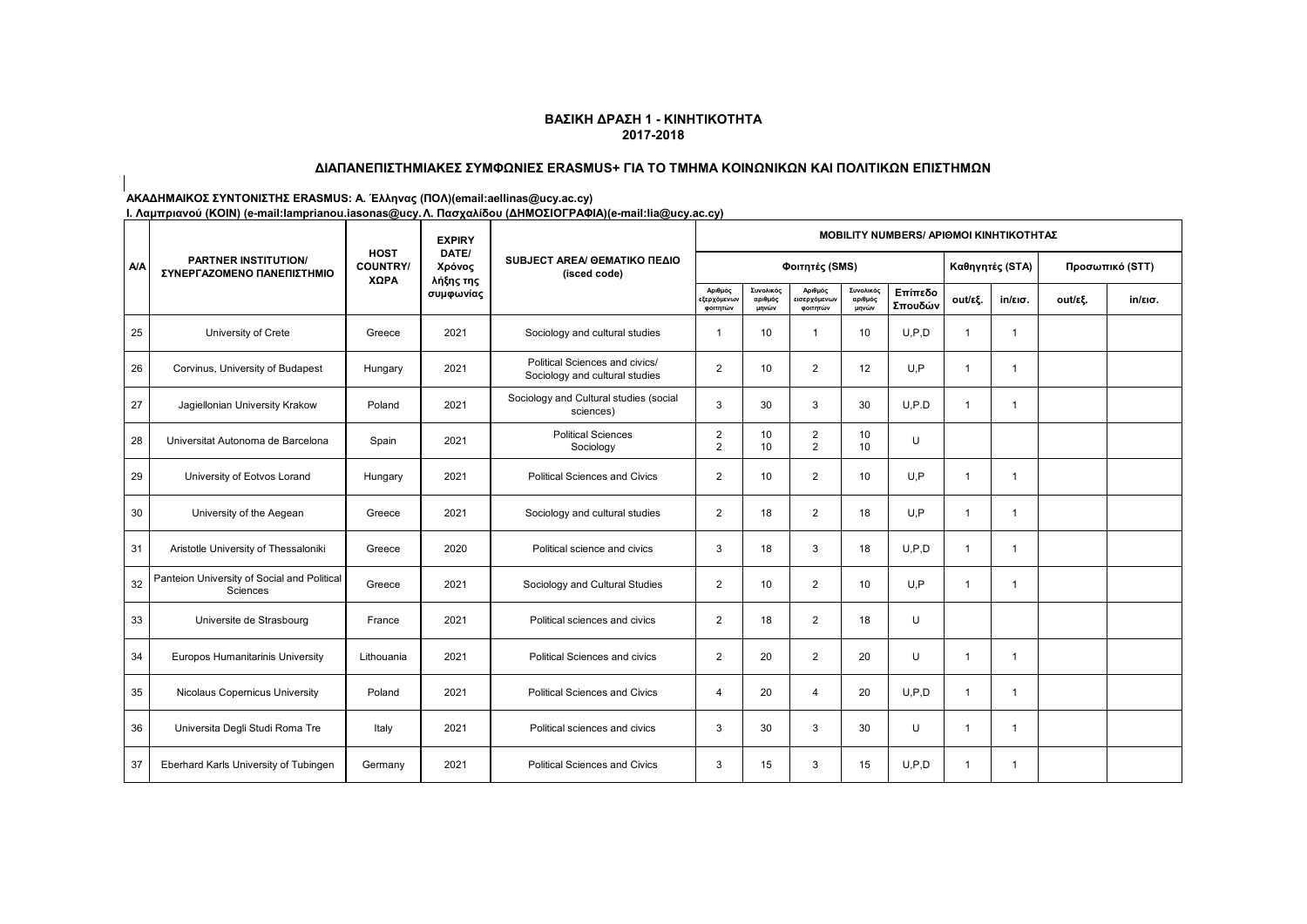# **ΔΙΑΠΑΝΕΠΙΣΤΗΜΙΑΚΕΣ ΣΥΜΦΩΝΙΕΣ ERASMUS+ ΓΙΑ ΤΟ ΤΜΗΜΑ ΚΟΙΝΩΝΙΚΩΝ ΚΑΙ ΠΟΛΙΤΙΚΩΝ ΕΠΙΣΤΗΜΩΝ**

**ΑΚΑΔΗΜΑΙΚΟΣ ΣΥΝΤΟΝΙΣΤΗΣ ERASMUS: Α. Έλληνας (ΠΟΛ)(email:aellinas@ucy.ac.cy)**

|            |                                                           |                                        | <b>EXPIRY</b><br>DATE/<br>Χρόνος<br>λήξης της<br>συμφωνίας |                                                                   | <b>MOBILITY NUMBERS/ APIOMOI KINHTIKOTHTAΣ</b>   |                               |                                     |                               |                    |                 |                   |         |                   |  |
|------------|-----------------------------------------------------------|----------------------------------------|------------------------------------------------------------|-------------------------------------------------------------------|--------------------------------------------------|-------------------------------|-------------------------------------|-------------------------------|--------------------|-----------------|-------------------|---------|-------------------|--|
| <b>A/A</b> | <b>PARTNER INSTITUTION/</b><br>ΣΥΝΕΡΓΑΖΟΜΕΝΟ ΠΑΝΕΠΙΣΤΗΜΙΟ | <b>HOST</b><br><b>COUNTRY/</b><br>ΧΩΡΑ |                                                            | SUBJECT AREA/ GEMATIKO ΠΕΔΙΟ<br>(isced code)                      |                                                  |                               | Φοιτητές (SMS)                      |                               |                    | Καθηγητές (STA) | Προσωπικό (STT)   |         |                   |  |
|            |                                                           |                                        |                                                            |                                                                   | Αριθμός<br>:ξερχόμενω <mark>ι</mark><br>φοιτητών | Συνολικός<br>αριθμός<br>μηνών | Αριθμός<br>ιισερχόμενων<br>φοιτητών | Συνολικός<br>αριθμός<br>μηνών | Επίπεδο<br>Σπουδών | out/εξ.         | $in/\epsilon$ ισ. | out/εξ. | $in/\epsilon$ ισ. |  |
| 38         | Institut d Etudes Politiques d Aix-en-<br>Provence        | France                                 | 2020                                                       | Political sciences and civics                                     | $\mathbf{1}$                                     | 10                            | 1                                   | 10                            | U.P                | $\overline{1}$  | $\mathbf{1}$      |         |                   |  |
| 39         | <b>Bogazici Universitry</b>                               | Turkey                                 | 2021                                                       | Political sciences and civics                                     | $\overline{2}$                                   | 10                            | $\overline{2}$                      | 10                            | U                  | -1              | -1                |         |                   |  |
| 40         | <b>Tallinn Universtity</b>                                | Esthonia                               | 2021                                                       | Political sciences and civics                                     | $\overline{2}$                                   | 10                            | $\overline{2}$                      | 10                            | U.P.D              | $\overline{1}$  | $\mathbf{1}$      |         |                   |  |
| 41         | Uniwersytet Rzeszowski                                    | Poland                                 | 2021                                                       | Political Sciences and civics / Sociology and<br>cultural studies | $\overline{4}$                                   | 36                            | 4                                   | 36                            | U                  | $\overline{2}$  | $\overline{2}$    |         |                   |  |
| 42         | Universidad Autonoma de Madrid                            | Spain                                  | 2021                                                       | <b>Political Sciences</b>                                         | 2                                                | 20                            | $\overline{2}$                      | 20                            | U, P               | $\mathbf{1}$    | $\mathbf{1}$      |         |                   |  |
| 43         | University of Warsaw                                      | Poland                                 | 2021                                                       | Political Sciences and Civis(european<br>Studies)                 | 2                                                | 10                            | $\overline{2}$                      | 10                            | U.P                | $\overline{1}$  | $\overline{2}$    |         |                   |  |
| 44         | Universita Degli studi di Milano                          | Italy                                  | 2021                                                       | <b>Political Sciences and Civics</b>                              | $\overline{1}$                                   | 6                             | 1                                   | 6                             | U.P.D              | $\overline{1}$  | $\mathbf{1}$      |         |                   |  |
| 45         | Universite des Nantes                                     | France                                 | 2021                                                       | <b>Political Sciences and Civics</b>                              | $\overline{1}$                                   | 9                             | $\mathbf 1$                         | 9                             | U, P               | $\overline{1}$  | $\mathbf{1}$      |         |                   |  |
| 46         | Institut d' Etudes Politiques de Lille,                   |                                        | 2021                                                       | Political Sciences and civics                                     | 2 or 4                                           | 20                            | 2 or 4                              | 20                            | U.P                | $\overline{1}$  | $\mathbf{1}$      |         |                   |  |
|            | <b>SCIENCES PO LILLE</b>                                  | France                                 |                                                            | Journalism and reporting                                          | 2 or 4                                           | 20                            | 2 or 4                              | 20                            | U.P                | $\overline{1}$  | $\mathbf{1}$      |         |                   |  |
| 47         | Universite de Cergy-Pontoise                              | France                                 | 2021                                                       | Political science and civics                                      | 2                                                | 10                            | $\overline{2}$                      | 10                            | U.P                | $\overline{1}$  | $\mathbf{1}$      |         |                   |  |
| 48         | Universidade Nova De Lisboa                               | Portugal                               | 2021                                                       | Political sciences<br>and civics                                  | $\overline{2}$                                   | 10                            | $\overline{2}$                      | 10                            | U.P                | $\overline{2}$  | $\overline{2}$    |         |                   |  |
| 49         | University of Calabria                                    | Italy                                  | 2021                                                       | Political sciences and civics                                     | $\overline{2}$                                   | 10                            | $\overline{2}$                      | 10                            | U,P                | $\overline{1}$  | 1                 |         |                   |  |